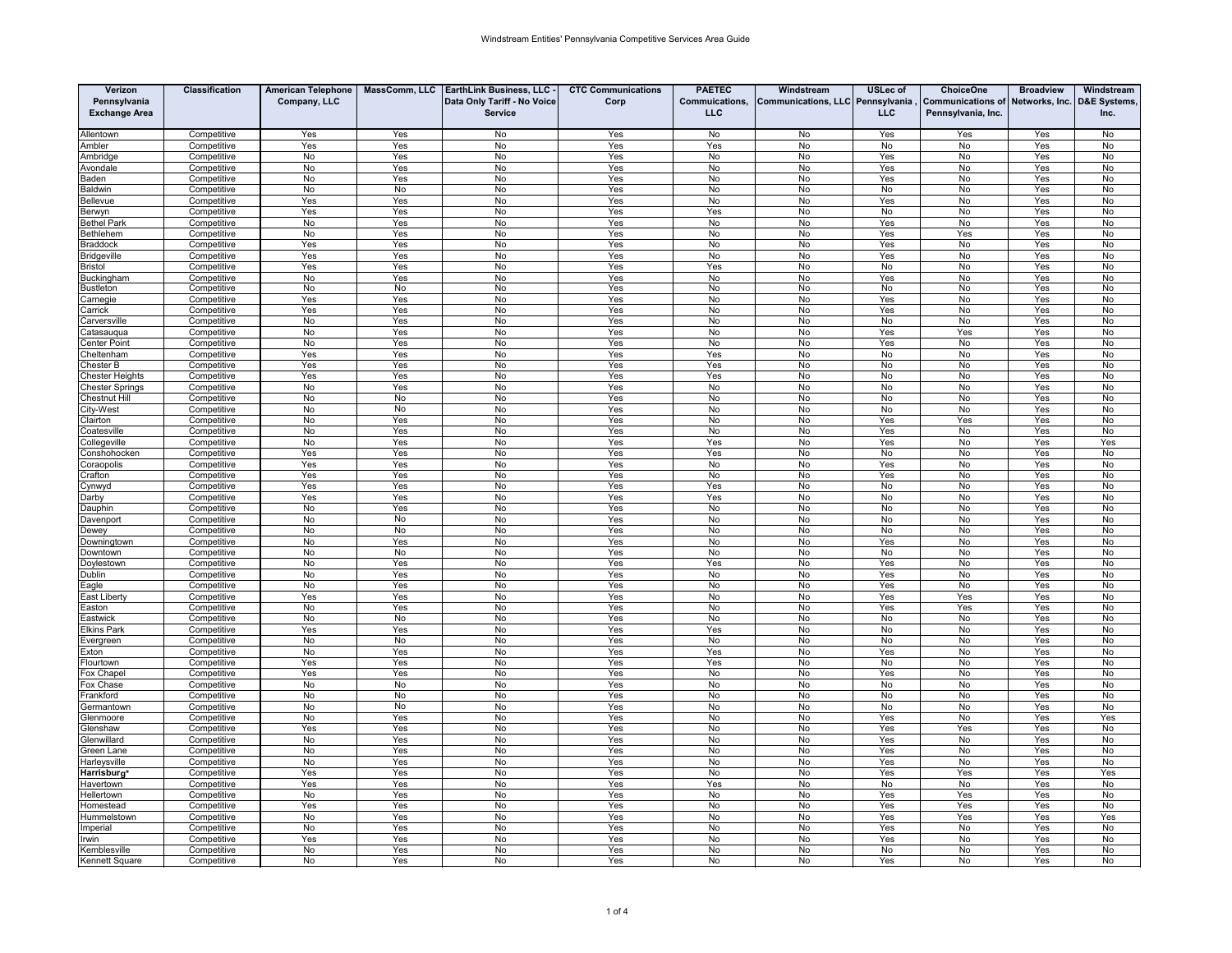| Pennsylvania<br>Company, LLC<br>Data Only Tariff - No Voice<br>Corp<br>Commuications,<br>Communications, LLC Pennsylvania<br><b>Communications of</b><br>Networks, Inc.<br><b>D&amp;E Systems</b><br><b>LLC</b><br><b>LLC</b><br><b>Exchange Area</b><br><b>Service</b><br>Pennsylvania, Inc.<br>Inc.<br>Competitive<br>No<br>Yes<br>No<br>Yes<br>No<br>No<br>Yes<br>Yes<br>Yes<br>Yes<br>ingston<br>No<br>No<br>Yes<br>No<br>No<br>No<br>Yes<br>No<br>andenberg<br>Competitive<br>Yes<br>No<br>No<br>No<br>No<br>No<br>No<br>Competitive<br>Yes<br>Yes<br>No<br>No<br>Yes<br>enape<br>Competitive<br>No<br>Yes<br>No<br>Yes<br>Yes<br>No<br>Yes<br>No<br>Yes<br>No<br>ine Lexington<br>Malvern<br>Competitive<br>Yes<br>Yes<br>No<br>Yes<br>No<br>No<br>No<br>No<br>Yes<br>No<br>No<br>No<br>No<br>Yes<br>No<br>No<br>No<br>No<br>Yes<br>No<br>Manayunk<br>Competitive<br>Yes<br>Yes<br>No<br>Yes<br>Yes<br>No<br>Yes<br>Competitive<br>No<br>No<br>No<br>Manoa<br>No<br>No<br><b>No</b><br>Yes<br><b>No</b><br>No<br>Yes<br>No<br>Market<br>Competitive<br>No<br>No<br>No<br>No<br>No<br>Yes<br>No<br>No<br>No<br>No<br>Yes<br>No<br>Mayfair<br>Competitive<br>No<br>No<br>No<br>Yes<br>No<br>No<br>Yes<br>No<br>McKees Rocks<br>Competitive<br>No<br>No<br>McKeesport<br>Competitive<br>Yes<br>Yes<br>No<br>Yes<br>No<br>No<br>Yes<br>No<br>Yes<br>No<br>McMurrav<br>Competitive<br>No<br>Yes<br>No<br>Yes<br>No<br>No<br>Yes<br>Yes<br>Yes<br>No<br>Yes<br>Yes<br>No<br>Yes<br>Yes<br>No<br>No<br>No<br>Yes<br>No<br>Competitive<br>ledia<br>No<br>Yes<br>No<br>Yes<br>No<br>No<br>Yes<br>No<br>Yes<br>No<br>Mendenhall<br>Competitive<br>Competitive<br>No<br>Yes<br><b>No</b><br>Yes<br>No<br>No<br><b>No</b><br><b>No</b><br>Yes<br>No<br>Midland<br>Competitive<br>Yes<br>Yes<br>No<br>Yes<br>No<br>No<br>Yes<br>No<br>Yes<br>No<br>Millvale<br>No<br>No<br>Competitive<br>Yes<br>Yes<br>Yes<br>No<br>Yes<br>Yes<br>Yes<br>No<br>Monroeville<br>Competitive<br>No<br>Yes<br>No<br>Yes<br>No<br>No<br>Yes<br>No<br>Yes<br>No<br>Competitive<br>No<br>Yes<br>No<br>No<br>No<br>No<br>Yes<br>No<br>Mortonville<br>Yes<br>No<br>Mount Lebanon<br>Competitive<br>No<br>No<br>No<br>Yes<br>No<br>No<br>No<br>No<br>Yes<br>No<br>Yes<br>Yes<br>Yes<br>No<br>Yes<br>Yes<br>No<br>No<br>No<br>No<br>Narberth<br>Competitive<br>New Hope<br>Competitive<br>No<br>Yes<br>No<br>Yes<br>No<br>No<br>Yes<br>No<br>Yes<br>No<br>No<br>No<br>No<br>New Kensington<br>Competitive<br>Yes<br>Yes<br>No<br>Yes<br>Yes<br>Yes<br>No<br>No<br>No<br>Yes<br>Yes<br>Yes<br>No<br>Yes<br>No<br>Yes<br>No<br>Newtown<br>Competitive<br>Yes<br>lorristowr<br>Competitive<br>Yes<br>No<br>Yes<br>Yes<br>No<br>No<br>No<br>Yes<br>No<br>No<br>No<br>No<br>No<br>ak Lane<br>Competitive<br>No<br>Yes<br>No<br>No<br>No<br>Yes<br>)akdale<br>Competitive<br>No<br>Yes<br>No<br>Yes<br>No<br>No<br>Yes<br>No<br>Yes<br>No<br>Competitive<br>No<br>No<br>No<br>Yes<br>No<br>No<br>No<br>No<br>Yes<br>No<br>Oakland<br>Yes<br>Yes<br>No<br>Yes<br>No<br>No<br>Yes<br>Yes<br>Yes<br>No<br>akmont<br>Competitive<br>No<br>Yes<br><b>No</b><br>No<br>No<br>Yes<br>No<br>Olyphant<br>Competitive<br>Yes<br>Yes<br>Yes<br>No<br>No<br>No<br>No<br>No<br>No<br>No<br>Yes<br>No<br><b>Overbrook</b><br>Competitive<br>Yes<br>Yes<br>Yes<br>No<br>Yes<br>Yes<br>No<br>No<br>No<br>Yes<br>No<br>'aoli<br>Competitive<br>Competitive<br>Yes<br>Yes<br>No<br>Yes<br>No<br>No<br>Yes<br>Yes<br>Yes<br>No<br>Penn Hills<br>Competitive<br>No<br>Yes<br>No<br>Yes<br>No<br>No<br>Yes<br>No<br>Yes<br>Yes<br>Pennsburg<br>No<br>No<br>No<br>Yes<br>No<br>No<br>No<br>No<br>Yes<br>No<br>Pennypacker<br>Competitive<br>No<br>No<br>Yes<br>No<br>Yes<br>Competitive<br>Yes<br>No<br>Yes<br>No<br>No<br><sup>9</sup> erkasie<br>Competitive<br>Yes<br>Yes<br>No<br>Yes<br>No<br>No<br>Yes<br>Yes<br>Yes<br>No<br>Perrysville<br>Competitive<br>No<br>Yes<br><b>No</b><br>Yes<br><b>No</b><br>No<br>Yes<br>No<br>Yes<br>No<br>Phoenixville<br>Yes<br>No<br>Yes<br>No<br>No<br>Yes<br>No<br><b>Pleasant Hills</b><br>Competitive<br>Yes<br>Yes<br>Yes<br><sup>9</sup> lumsteadville<br>Competitive<br>No<br>Yes<br>No<br>Yes<br>No<br>No<br>Yes<br>No<br>Yes<br>No<br>Competitive<br>No<br>Yes<br>No<br>Yes<br>No<br>No<br>No<br>Yes<br>Yes<br>No<br>'lymouth<br>No<br>No<br>No<br>No<br>No<br>Yes<br>Competitive<br>Yes<br>No<br>No<br>No<br>oplar<br>No<br>Yes<br>No<br>Yes<br>Yes<br>No<br>Yes<br>Yes<br>Yes<br>Competitive<br>No<br>ottstown<br>ughtown<br>Competitive<br>No<br>Yes<br>No<br>Yes<br>No<br>No<br>Yes<br>No<br>Yes<br>Yes<br>No<br>No<br>Competitive<br>No<br>Yes<br>No<br>No<br>No<br>Yes<br>No<br>Regent<br>Yes<br>No<br>Yes<br>No<br>No<br>No<br>Yes<br><b>Ridley Park</b><br>Competitive<br>Yes<br>Yes<br>No<br>No<br>Yes<br>No<br>Yes<br>Riegelsville<br>Competitive<br>Yes<br>No<br>No<br>No<br>Yes<br>No<br><b>No</b><br>No<br>No<br>No<br>Yes<br>No<br>Rochester<br>Competitive<br>No<br>Yes<br>No<br>Yes<br>No<br>Yes<br>No<br>Yes<br>Yes<br>No<br>Yes<br>No<br>Yes<br>No<br>Royersford'<br>Competitive<br>No<br>No<br>No<br>Yes<br>No<br>Yes<br>No<br>Competitive<br>No<br>No<br>No<br>Saratoga<br>Competitive<br>No<br>Yes<br>No<br>Yes<br>No<br>No<br>No<br>No<br>Yes<br>Yes<br>Schwenksville<br>Yes<br>No<br>Yes<br>No<br>No<br>No<br>cranton<br>Competitive<br>Yes<br>Yes<br>Yes<br>Yes<br>Yes<br>Yes<br>No<br>Yes<br>No<br>No<br>No<br>No<br>Yes<br>No<br>Sewickley<br>Competitive<br>Yes<br>Yes<br>No<br>Yes<br>Yes<br>No<br>No<br>No<br>Yes<br>No<br>Sharon Hil<br>Competitive<br>Competitive<br>No<br>Yes<br>No<br>Yes<br>No<br>No<br>Yes<br>Yes<br>Yes<br>No<br>Sharpsburg<br>Competitive<br>No<br>No<br>No<br>Yes<br>No<br>No<br><b>No</b><br>No<br>Yes<br>No<br>Sherwood<br>No<br>Yes<br>No<br>Yes<br>No<br>No<br>Yes<br>No<br>Yes<br>No<br>Smiths Ferry<br>Competitive<br>Souderton<br>Competitive<br>No<br>Yes<br>No<br>Yes<br>No<br>No<br>Yes<br>No<br>Yes<br>No<br><b>No</b><br>No<br>Springdale<br>Competitive<br>No<br>Yes<br>Yes<br>No<br>Yes<br>No<br>Yes<br>No<br>Competitive<br>No<br>Yes<br>No<br>Yes<br>No<br>No<br>Yes<br>No<br>Yes<br>No<br>Springtown<br>No<br>No<br>No<br>Yes<br>No<br>No<br>No<br>No<br>Yes<br>No<br>Competitive<br>Squirrel Hill<br>Swarthmore<br>Competitive<br>Yes<br>Yes<br>No<br>Yes<br>Yes<br>No<br>No<br>No<br>Yes<br>No<br>Taylor<br>Competitive<br>No<br>Yes<br>No<br>Yes<br>No<br>No<br>No<br>Yes<br>Yes<br>No<br>Torresdale<br>No<br>No<br>No<br>Yes<br>No<br>No<br>No<br>No<br>Yes<br>No<br>Competitive<br>Unionville<br>No<br>Yes<br>No<br>Yes<br>No<br>No<br>No<br>Yes<br>No<br>Competitive<br>No | Verizon                | Classification | <b>American Telephone</b> |    | MassComm, LLC   EarthLink Business, LLC - | <b>CTC Communications</b> | <b>PAETEC</b> | Windstream | <b>USLec of</b> | <b>ChoiceOne</b> | <b>Broadview</b> | Windstream |
|--------------------------------------------------------------------------------------------------------------------------------------------------------------------------------------------------------------------------------------------------------------------------------------------------------------------------------------------------------------------------------------------------------------------------------------------------------------------------------------------------------------------------------------------------------------------------------------------------------------------------------------------------------------------------------------------------------------------------------------------------------------------------------------------------------------------------------------------------------------------------------------------------------------------------------------------------------------------------------------------------------------------------------------------------------------------------------------------------------------------------------------------------------------------------------------------------------------------------------------------------------------------------------------------------------------------------------------------------------------------------------------------------------------------------------------------------------------------------------------------------------------------------------------------------------------------------------------------------------------------------------------------------------------------------------------------------------------------------------------------------------------------------------------------------------------------------------------------------------------------------------------------------------------------------------------------------------------------------------------------------------------------------------------------------------------------------------------------------------------------------------------------------------------------------------------------------------------------------------------------------------------------------------------------------------------------------------------------------------------------------------------------------------------------------------------------------------------------------------------------------------------------------------------------------------------------------------------------------------------------------------------------------------------------------------------------------------------------------------------------------------------------------------------------------------------------------------------------------------------------------------------------------------------------------------------------------------------------------------------------------------------------------------------------------------------------------------------------------------------------------------------------------------------------------------------------------------------------------------------------------------------------------------------------------------------------------------------------------------------------------------------------------------------------------------------------------------------------------------------------------------------------------------------------------------------------------------------------------------------------------------------------------------------------------------------------------------------------------------------------------------------------------------------------------------------------------------------------------------------------------------------------------------------------------------------------------------------------------------------------------------------------------------------------------------------------------------------------------------------------------------------------------------------------------------------------------------------------------------------------------------------------------------------------------------------------------------------------------------------------------------------------------------------------------------------------------------------------------------------------------------------------------------------------------------------------------------------------------------------------------------------------------------------------------------------------------------------------------------------------------------------------------------------------------------------------------------------------------------------------------------------------------------------------------------------------------------------------------------------------------------------------------------------------------------------------------------------------------------------------------------------------------------------------------------------------------------------------------------------------------------------------------------------------------------------------------------------------------------------------------------------------------------------------------------------------------------------------------------------------------------------------------------------------------------------------------------------------------------------------------------------------------------------------------------------------------------------------------------------------------------------------------------------------------------------------------------------------------------------------------------------------------------------------------------------------------------------------------------------------------------------------------------------------------------------------------------------------------------------------------------------------------------------------------------------------------------------------------------------------------------------------------------------------------------------------------------------------------------------------------------------------------------------------------------------------------------------------------------------------------------------------------------------------------------------------------------------------------------------------------------------------|------------------------|----------------|---------------------------|----|-------------------------------------------|---------------------------|---------------|------------|-----------------|------------------|------------------|------------|
|                                                                                                                                                                                                                                                                                                                                                                                                                                                                                                                                                                                                                                                                                                                                                                                                                                                                                                                                                                                                                                                                                                                                                                                                                                                                                                                                                                                                                                                                                                                                                                                                                                                                                                                                                                                                                                                                                                                                                                                                                                                                                                                                                                                                                                                                                                                                                                                                                                                                                                                                                                                                                                                                                                                                                                                                                                                                                                                                                                                                                                                                                                                                                                                                                                                                                                                                                                                                                                                                                                                                                                                                                                                                                                                                                                                                                                                                                                                                                                                                                                                                                                                                                                                                                                                                                                                                                                                                                                                                                                                                                                                                                                                                                                                                                                                                                                                                                                                                                                                                                                                                                                                                                                                                                                                                                                                                                                                                                                                                                                                                                                                                                                                                                                                                                                                                                                                                                                                                                                                                                                                                                                                                                                                                                                                                                                                                                                                                                                                                                                                                                                                                                                            |                        |                |                           |    |                                           |                           |               |            |                 |                  |                  |            |
|                                                                                                                                                                                                                                                                                                                                                                                                                                                                                                                                                                                                                                                                                                                                                                                                                                                                                                                                                                                                                                                                                                                                                                                                                                                                                                                                                                                                                                                                                                                                                                                                                                                                                                                                                                                                                                                                                                                                                                                                                                                                                                                                                                                                                                                                                                                                                                                                                                                                                                                                                                                                                                                                                                                                                                                                                                                                                                                                                                                                                                                                                                                                                                                                                                                                                                                                                                                                                                                                                                                                                                                                                                                                                                                                                                                                                                                                                                                                                                                                                                                                                                                                                                                                                                                                                                                                                                                                                                                                                                                                                                                                                                                                                                                                                                                                                                                                                                                                                                                                                                                                                                                                                                                                                                                                                                                                                                                                                                                                                                                                                                                                                                                                                                                                                                                                                                                                                                                                                                                                                                                                                                                                                                                                                                                                                                                                                                                                                                                                                                                                                                                                                                            |                        |                |                           |    |                                           |                           |               |            |                 |                  |                  |            |
|                                                                                                                                                                                                                                                                                                                                                                                                                                                                                                                                                                                                                                                                                                                                                                                                                                                                                                                                                                                                                                                                                                                                                                                                                                                                                                                                                                                                                                                                                                                                                                                                                                                                                                                                                                                                                                                                                                                                                                                                                                                                                                                                                                                                                                                                                                                                                                                                                                                                                                                                                                                                                                                                                                                                                                                                                                                                                                                                                                                                                                                                                                                                                                                                                                                                                                                                                                                                                                                                                                                                                                                                                                                                                                                                                                                                                                                                                                                                                                                                                                                                                                                                                                                                                                                                                                                                                                                                                                                                                                                                                                                                                                                                                                                                                                                                                                                                                                                                                                                                                                                                                                                                                                                                                                                                                                                                                                                                                                                                                                                                                                                                                                                                                                                                                                                                                                                                                                                                                                                                                                                                                                                                                                                                                                                                                                                                                                                                                                                                                                                                                                                                                                            |                        |                |                           |    |                                           |                           |               |            |                 |                  |                  |            |
|                                                                                                                                                                                                                                                                                                                                                                                                                                                                                                                                                                                                                                                                                                                                                                                                                                                                                                                                                                                                                                                                                                                                                                                                                                                                                                                                                                                                                                                                                                                                                                                                                                                                                                                                                                                                                                                                                                                                                                                                                                                                                                                                                                                                                                                                                                                                                                                                                                                                                                                                                                                                                                                                                                                                                                                                                                                                                                                                                                                                                                                                                                                                                                                                                                                                                                                                                                                                                                                                                                                                                                                                                                                                                                                                                                                                                                                                                                                                                                                                                                                                                                                                                                                                                                                                                                                                                                                                                                                                                                                                                                                                                                                                                                                                                                                                                                                                                                                                                                                                                                                                                                                                                                                                                                                                                                                                                                                                                                                                                                                                                                                                                                                                                                                                                                                                                                                                                                                                                                                                                                                                                                                                                                                                                                                                                                                                                                                                                                                                                                                                                                                                                                            |                        |                |                           |    |                                           |                           |               |            |                 |                  |                  |            |
|                                                                                                                                                                                                                                                                                                                                                                                                                                                                                                                                                                                                                                                                                                                                                                                                                                                                                                                                                                                                                                                                                                                                                                                                                                                                                                                                                                                                                                                                                                                                                                                                                                                                                                                                                                                                                                                                                                                                                                                                                                                                                                                                                                                                                                                                                                                                                                                                                                                                                                                                                                                                                                                                                                                                                                                                                                                                                                                                                                                                                                                                                                                                                                                                                                                                                                                                                                                                                                                                                                                                                                                                                                                                                                                                                                                                                                                                                                                                                                                                                                                                                                                                                                                                                                                                                                                                                                                                                                                                                                                                                                                                                                                                                                                                                                                                                                                                                                                                                                                                                                                                                                                                                                                                                                                                                                                                                                                                                                                                                                                                                                                                                                                                                                                                                                                                                                                                                                                                                                                                                                                                                                                                                                                                                                                                                                                                                                                                                                                                                                                                                                                                                                            |                        |                |                           |    |                                           |                           |               |            |                 |                  |                  |            |
|                                                                                                                                                                                                                                                                                                                                                                                                                                                                                                                                                                                                                                                                                                                                                                                                                                                                                                                                                                                                                                                                                                                                                                                                                                                                                                                                                                                                                                                                                                                                                                                                                                                                                                                                                                                                                                                                                                                                                                                                                                                                                                                                                                                                                                                                                                                                                                                                                                                                                                                                                                                                                                                                                                                                                                                                                                                                                                                                                                                                                                                                                                                                                                                                                                                                                                                                                                                                                                                                                                                                                                                                                                                                                                                                                                                                                                                                                                                                                                                                                                                                                                                                                                                                                                                                                                                                                                                                                                                                                                                                                                                                                                                                                                                                                                                                                                                                                                                                                                                                                                                                                                                                                                                                                                                                                                                                                                                                                                                                                                                                                                                                                                                                                                                                                                                                                                                                                                                                                                                                                                                                                                                                                                                                                                                                                                                                                                                                                                                                                                                                                                                                                                            |                        |                |                           |    |                                           |                           |               |            |                 |                  |                  |            |
|                                                                                                                                                                                                                                                                                                                                                                                                                                                                                                                                                                                                                                                                                                                                                                                                                                                                                                                                                                                                                                                                                                                                                                                                                                                                                                                                                                                                                                                                                                                                                                                                                                                                                                                                                                                                                                                                                                                                                                                                                                                                                                                                                                                                                                                                                                                                                                                                                                                                                                                                                                                                                                                                                                                                                                                                                                                                                                                                                                                                                                                                                                                                                                                                                                                                                                                                                                                                                                                                                                                                                                                                                                                                                                                                                                                                                                                                                                                                                                                                                                                                                                                                                                                                                                                                                                                                                                                                                                                                                                                                                                                                                                                                                                                                                                                                                                                                                                                                                                                                                                                                                                                                                                                                                                                                                                                                                                                                                                                                                                                                                                                                                                                                                                                                                                                                                                                                                                                                                                                                                                                                                                                                                                                                                                                                                                                                                                                                                                                                                                                                                                                                                                            |                        |                |                           |    |                                           |                           |               |            |                 |                  |                  |            |
|                                                                                                                                                                                                                                                                                                                                                                                                                                                                                                                                                                                                                                                                                                                                                                                                                                                                                                                                                                                                                                                                                                                                                                                                                                                                                                                                                                                                                                                                                                                                                                                                                                                                                                                                                                                                                                                                                                                                                                                                                                                                                                                                                                                                                                                                                                                                                                                                                                                                                                                                                                                                                                                                                                                                                                                                                                                                                                                                                                                                                                                                                                                                                                                                                                                                                                                                                                                                                                                                                                                                                                                                                                                                                                                                                                                                                                                                                                                                                                                                                                                                                                                                                                                                                                                                                                                                                                                                                                                                                                                                                                                                                                                                                                                                                                                                                                                                                                                                                                                                                                                                                                                                                                                                                                                                                                                                                                                                                                                                                                                                                                                                                                                                                                                                                                                                                                                                                                                                                                                                                                                                                                                                                                                                                                                                                                                                                                                                                                                                                                                                                                                                                                            |                        |                |                           |    |                                           |                           |               |            |                 |                  |                  |            |
|                                                                                                                                                                                                                                                                                                                                                                                                                                                                                                                                                                                                                                                                                                                                                                                                                                                                                                                                                                                                                                                                                                                                                                                                                                                                                                                                                                                                                                                                                                                                                                                                                                                                                                                                                                                                                                                                                                                                                                                                                                                                                                                                                                                                                                                                                                                                                                                                                                                                                                                                                                                                                                                                                                                                                                                                                                                                                                                                                                                                                                                                                                                                                                                                                                                                                                                                                                                                                                                                                                                                                                                                                                                                                                                                                                                                                                                                                                                                                                                                                                                                                                                                                                                                                                                                                                                                                                                                                                                                                                                                                                                                                                                                                                                                                                                                                                                                                                                                                                                                                                                                                                                                                                                                                                                                                                                                                                                                                                                                                                                                                                                                                                                                                                                                                                                                                                                                                                                                                                                                                                                                                                                                                                                                                                                                                                                                                                                                                                                                                                                                                                                                                                            |                        |                |                           |    |                                           |                           |               |            |                 |                  |                  |            |
|                                                                                                                                                                                                                                                                                                                                                                                                                                                                                                                                                                                                                                                                                                                                                                                                                                                                                                                                                                                                                                                                                                                                                                                                                                                                                                                                                                                                                                                                                                                                                                                                                                                                                                                                                                                                                                                                                                                                                                                                                                                                                                                                                                                                                                                                                                                                                                                                                                                                                                                                                                                                                                                                                                                                                                                                                                                                                                                                                                                                                                                                                                                                                                                                                                                                                                                                                                                                                                                                                                                                                                                                                                                                                                                                                                                                                                                                                                                                                                                                                                                                                                                                                                                                                                                                                                                                                                                                                                                                                                                                                                                                                                                                                                                                                                                                                                                                                                                                                                                                                                                                                                                                                                                                                                                                                                                                                                                                                                                                                                                                                                                                                                                                                                                                                                                                                                                                                                                                                                                                                                                                                                                                                                                                                                                                                                                                                                                                                                                                                                                                                                                                                                            |                        |                |                           |    |                                           |                           |               |            |                 |                  |                  |            |
|                                                                                                                                                                                                                                                                                                                                                                                                                                                                                                                                                                                                                                                                                                                                                                                                                                                                                                                                                                                                                                                                                                                                                                                                                                                                                                                                                                                                                                                                                                                                                                                                                                                                                                                                                                                                                                                                                                                                                                                                                                                                                                                                                                                                                                                                                                                                                                                                                                                                                                                                                                                                                                                                                                                                                                                                                                                                                                                                                                                                                                                                                                                                                                                                                                                                                                                                                                                                                                                                                                                                                                                                                                                                                                                                                                                                                                                                                                                                                                                                                                                                                                                                                                                                                                                                                                                                                                                                                                                                                                                                                                                                                                                                                                                                                                                                                                                                                                                                                                                                                                                                                                                                                                                                                                                                                                                                                                                                                                                                                                                                                                                                                                                                                                                                                                                                                                                                                                                                                                                                                                                                                                                                                                                                                                                                                                                                                                                                                                                                                                                                                                                                                                            |                        |                |                           |    |                                           |                           |               |            |                 |                  |                  |            |
|                                                                                                                                                                                                                                                                                                                                                                                                                                                                                                                                                                                                                                                                                                                                                                                                                                                                                                                                                                                                                                                                                                                                                                                                                                                                                                                                                                                                                                                                                                                                                                                                                                                                                                                                                                                                                                                                                                                                                                                                                                                                                                                                                                                                                                                                                                                                                                                                                                                                                                                                                                                                                                                                                                                                                                                                                                                                                                                                                                                                                                                                                                                                                                                                                                                                                                                                                                                                                                                                                                                                                                                                                                                                                                                                                                                                                                                                                                                                                                                                                                                                                                                                                                                                                                                                                                                                                                                                                                                                                                                                                                                                                                                                                                                                                                                                                                                                                                                                                                                                                                                                                                                                                                                                                                                                                                                                                                                                                                                                                                                                                                                                                                                                                                                                                                                                                                                                                                                                                                                                                                                                                                                                                                                                                                                                                                                                                                                                                                                                                                                                                                                                                                            |                        |                |                           |    |                                           |                           |               |            |                 |                  |                  |            |
|                                                                                                                                                                                                                                                                                                                                                                                                                                                                                                                                                                                                                                                                                                                                                                                                                                                                                                                                                                                                                                                                                                                                                                                                                                                                                                                                                                                                                                                                                                                                                                                                                                                                                                                                                                                                                                                                                                                                                                                                                                                                                                                                                                                                                                                                                                                                                                                                                                                                                                                                                                                                                                                                                                                                                                                                                                                                                                                                                                                                                                                                                                                                                                                                                                                                                                                                                                                                                                                                                                                                                                                                                                                                                                                                                                                                                                                                                                                                                                                                                                                                                                                                                                                                                                                                                                                                                                                                                                                                                                                                                                                                                                                                                                                                                                                                                                                                                                                                                                                                                                                                                                                                                                                                                                                                                                                                                                                                                                                                                                                                                                                                                                                                                                                                                                                                                                                                                                                                                                                                                                                                                                                                                                                                                                                                                                                                                                                                                                                                                                                                                                                                                                            |                        |                |                           |    |                                           |                           |               |            |                 |                  |                  |            |
|                                                                                                                                                                                                                                                                                                                                                                                                                                                                                                                                                                                                                                                                                                                                                                                                                                                                                                                                                                                                                                                                                                                                                                                                                                                                                                                                                                                                                                                                                                                                                                                                                                                                                                                                                                                                                                                                                                                                                                                                                                                                                                                                                                                                                                                                                                                                                                                                                                                                                                                                                                                                                                                                                                                                                                                                                                                                                                                                                                                                                                                                                                                                                                                                                                                                                                                                                                                                                                                                                                                                                                                                                                                                                                                                                                                                                                                                                                                                                                                                                                                                                                                                                                                                                                                                                                                                                                                                                                                                                                                                                                                                                                                                                                                                                                                                                                                                                                                                                                                                                                                                                                                                                                                                                                                                                                                                                                                                                                                                                                                                                                                                                                                                                                                                                                                                                                                                                                                                                                                                                                                                                                                                                                                                                                                                                                                                                                                                                                                                                                                                                                                                                                            |                        |                |                           |    |                                           |                           |               |            |                 |                  |                  |            |
|                                                                                                                                                                                                                                                                                                                                                                                                                                                                                                                                                                                                                                                                                                                                                                                                                                                                                                                                                                                                                                                                                                                                                                                                                                                                                                                                                                                                                                                                                                                                                                                                                                                                                                                                                                                                                                                                                                                                                                                                                                                                                                                                                                                                                                                                                                                                                                                                                                                                                                                                                                                                                                                                                                                                                                                                                                                                                                                                                                                                                                                                                                                                                                                                                                                                                                                                                                                                                                                                                                                                                                                                                                                                                                                                                                                                                                                                                                                                                                                                                                                                                                                                                                                                                                                                                                                                                                                                                                                                                                                                                                                                                                                                                                                                                                                                                                                                                                                                                                                                                                                                                                                                                                                                                                                                                                                                                                                                                                                                                                                                                                                                                                                                                                                                                                                                                                                                                                                                                                                                                                                                                                                                                                                                                                                                                                                                                                                                                                                                                                                                                                                                                                            |                        |                |                           |    |                                           |                           |               |            |                 |                  |                  |            |
|                                                                                                                                                                                                                                                                                                                                                                                                                                                                                                                                                                                                                                                                                                                                                                                                                                                                                                                                                                                                                                                                                                                                                                                                                                                                                                                                                                                                                                                                                                                                                                                                                                                                                                                                                                                                                                                                                                                                                                                                                                                                                                                                                                                                                                                                                                                                                                                                                                                                                                                                                                                                                                                                                                                                                                                                                                                                                                                                                                                                                                                                                                                                                                                                                                                                                                                                                                                                                                                                                                                                                                                                                                                                                                                                                                                                                                                                                                                                                                                                                                                                                                                                                                                                                                                                                                                                                                                                                                                                                                                                                                                                                                                                                                                                                                                                                                                                                                                                                                                                                                                                                                                                                                                                                                                                                                                                                                                                                                                                                                                                                                                                                                                                                                                                                                                                                                                                                                                                                                                                                                                                                                                                                                                                                                                                                                                                                                                                                                                                                                                                                                                                                                            |                        |                |                           |    |                                           |                           |               |            |                 |                  |                  |            |
|                                                                                                                                                                                                                                                                                                                                                                                                                                                                                                                                                                                                                                                                                                                                                                                                                                                                                                                                                                                                                                                                                                                                                                                                                                                                                                                                                                                                                                                                                                                                                                                                                                                                                                                                                                                                                                                                                                                                                                                                                                                                                                                                                                                                                                                                                                                                                                                                                                                                                                                                                                                                                                                                                                                                                                                                                                                                                                                                                                                                                                                                                                                                                                                                                                                                                                                                                                                                                                                                                                                                                                                                                                                                                                                                                                                                                                                                                                                                                                                                                                                                                                                                                                                                                                                                                                                                                                                                                                                                                                                                                                                                                                                                                                                                                                                                                                                                                                                                                                                                                                                                                                                                                                                                                                                                                                                                                                                                                                                                                                                                                                                                                                                                                                                                                                                                                                                                                                                                                                                                                                                                                                                                                                                                                                                                                                                                                                                                                                                                                                                                                                                                                                            |                        |                |                           |    |                                           |                           |               |            |                 |                  |                  |            |
|                                                                                                                                                                                                                                                                                                                                                                                                                                                                                                                                                                                                                                                                                                                                                                                                                                                                                                                                                                                                                                                                                                                                                                                                                                                                                                                                                                                                                                                                                                                                                                                                                                                                                                                                                                                                                                                                                                                                                                                                                                                                                                                                                                                                                                                                                                                                                                                                                                                                                                                                                                                                                                                                                                                                                                                                                                                                                                                                                                                                                                                                                                                                                                                                                                                                                                                                                                                                                                                                                                                                                                                                                                                                                                                                                                                                                                                                                                                                                                                                                                                                                                                                                                                                                                                                                                                                                                                                                                                                                                                                                                                                                                                                                                                                                                                                                                                                                                                                                                                                                                                                                                                                                                                                                                                                                                                                                                                                                                                                                                                                                                                                                                                                                                                                                                                                                                                                                                                                                                                                                                                                                                                                                                                                                                                                                                                                                                                                                                                                                                                                                                                                                                            |                        |                |                           |    |                                           |                           |               |            |                 |                  |                  |            |
|                                                                                                                                                                                                                                                                                                                                                                                                                                                                                                                                                                                                                                                                                                                                                                                                                                                                                                                                                                                                                                                                                                                                                                                                                                                                                                                                                                                                                                                                                                                                                                                                                                                                                                                                                                                                                                                                                                                                                                                                                                                                                                                                                                                                                                                                                                                                                                                                                                                                                                                                                                                                                                                                                                                                                                                                                                                                                                                                                                                                                                                                                                                                                                                                                                                                                                                                                                                                                                                                                                                                                                                                                                                                                                                                                                                                                                                                                                                                                                                                                                                                                                                                                                                                                                                                                                                                                                                                                                                                                                                                                                                                                                                                                                                                                                                                                                                                                                                                                                                                                                                                                                                                                                                                                                                                                                                                                                                                                                                                                                                                                                                                                                                                                                                                                                                                                                                                                                                                                                                                                                                                                                                                                                                                                                                                                                                                                                                                                                                                                                                                                                                                                                            |                        |                |                           |    |                                           |                           |               |            |                 |                  |                  |            |
|                                                                                                                                                                                                                                                                                                                                                                                                                                                                                                                                                                                                                                                                                                                                                                                                                                                                                                                                                                                                                                                                                                                                                                                                                                                                                                                                                                                                                                                                                                                                                                                                                                                                                                                                                                                                                                                                                                                                                                                                                                                                                                                                                                                                                                                                                                                                                                                                                                                                                                                                                                                                                                                                                                                                                                                                                                                                                                                                                                                                                                                                                                                                                                                                                                                                                                                                                                                                                                                                                                                                                                                                                                                                                                                                                                                                                                                                                                                                                                                                                                                                                                                                                                                                                                                                                                                                                                                                                                                                                                                                                                                                                                                                                                                                                                                                                                                                                                                                                                                                                                                                                                                                                                                                                                                                                                                                                                                                                                                                                                                                                                                                                                                                                                                                                                                                                                                                                                                                                                                                                                                                                                                                                                                                                                                                                                                                                                                                                                                                                                                                                                                                                                            | Morrisville            |                |                           |    |                                           |                           |               |            |                 |                  |                  |            |
|                                                                                                                                                                                                                                                                                                                                                                                                                                                                                                                                                                                                                                                                                                                                                                                                                                                                                                                                                                                                                                                                                                                                                                                                                                                                                                                                                                                                                                                                                                                                                                                                                                                                                                                                                                                                                                                                                                                                                                                                                                                                                                                                                                                                                                                                                                                                                                                                                                                                                                                                                                                                                                                                                                                                                                                                                                                                                                                                                                                                                                                                                                                                                                                                                                                                                                                                                                                                                                                                                                                                                                                                                                                                                                                                                                                                                                                                                                                                                                                                                                                                                                                                                                                                                                                                                                                                                                                                                                                                                                                                                                                                                                                                                                                                                                                                                                                                                                                                                                                                                                                                                                                                                                                                                                                                                                                                                                                                                                                                                                                                                                                                                                                                                                                                                                                                                                                                                                                                                                                                                                                                                                                                                                                                                                                                                                                                                                                                                                                                                                                                                                                                                                            |                        |                |                           |    |                                           |                           |               |            |                 |                  |                  |            |
|                                                                                                                                                                                                                                                                                                                                                                                                                                                                                                                                                                                                                                                                                                                                                                                                                                                                                                                                                                                                                                                                                                                                                                                                                                                                                                                                                                                                                                                                                                                                                                                                                                                                                                                                                                                                                                                                                                                                                                                                                                                                                                                                                                                                                                                                                                                                                                                                                                                                                                                                                                                                                                                                                                                                                                                                                                                                                                                                                                                                                                                                                                                                                                                                                                                                                                                                                                                                                                                                                                                                                                                                                                                                                                                                                                                                                                                                                                                                                                                                                                                                                                                                                                                                                                                                                                                                                                                                                                                                                                                                                                                                                                                                                                                                                                                                                                                                                                                                                                                                                                                                                                                                                                                                                                                                                                                                                                                                                                                                                                                                                                                                                                                                                                                                                                                                                                                                                                                                                                                                                                                                                                                                                                                                                                                                                                                                                                                                                                                                                                                                                                                                                                            |                        |                |                           |    |                                           |                           |               |            |                 |                  |                  |            |
|                                                                                                                                                                                                                                                                                                                                                                                                                                                                                                                                                                                                                                                                                                                                                                                                                                                                                                                                                                                                                                                                                                                                                                                                                                                                                                                                                                                                                                                                                                                                                                                                                                                                                                                                                                                                                                                                                                                                                                                                                                                                                                                                                                                                                                                                                                                                                                                                                                                                                                                                                                                                                                                                                                                                                                                                                                                                                                                                                                                                                                                                                                                                                                                                                                                                                                                                                                                                                                                                                                                                                                                                                                                                                                                                                                                                                                                                                                                                                                                                                                                                                                                                                                                                                                                                                                                                                                                                                                                                                                                                                                                                                                                                                                                                                                                                                                                                                                                                                                                                                                                                                                                                                                                                                                                                                                                                                                                                                                                                                                                                                                                                                                                                                                                                                                                                                                                                                                                                                                                                                                                                                                                                                                                                                                                                                                                                                                                                                                                                                                                                                                                                                                            |                        |                |                           |    |                                           |                           |               |            |                 |                  |                  |            |
|                                                                                                                                                                                                                                                                                                                                                                                                                                                                                                                                                                                                                                                                                                                                                                                                                                                                                                                                                                                                                                                                                                                                                                                                                                                                                                                                                                                                                                                                                                                                                                                                                                                                                                                                                                                                                                                                                                                                                                                                                                                                                                                                                                                                                                                                                                                                                                                                                                                                                                                                                                                                                                                                                                                                                                                                                                                                                                                                                                                                                                                                                                                                                                                                                                                                                                                                                                                                                                                                                                                                                                                                                                                                                                                                                                                                                                                                                                                                                                                                                                                                                                                                                                                                                                                                                                                                                                                                                                                                                                                                                                                                                                                                                                                                                                                                                                                                                                                                                                                                                                                                                                                                                                                                                                                                                                                                                                                                                                                                                                                                                                                                                                                                                                                                                                                                                                                                                                                                                                                                                                                                                                                                                                                                                                                                                                                                                                                                                                                                                                                                                                                                                                            |                        |                |                           |    |                                           |                           |               |            |                 |                  |                  |            |
|                                                                                                                                                                                                                                                                                                                                                                                                                                                                                                                                                                                                                                                                                                                                                                                                                                                                                                                                                                                                                                                                                                                                                                                                                                                                                                                                                                                                                                                                                                                                                                                                                                                                                                                                                                                                                                                                                                                                                                                                                                                                                                                                                                                                                                                                                                                                                                                                                                                                                                                                                                                                                                                                                                                                                                                                                                                                                                                                                                                                                                                                                                                                                                                                                                                                                                                                                                                                                                                                                                                                                                                                                                                                                                                                                                                                                                                                                                                                                                                                                                                                                                                                                                                                                                                                                                                                                                                                                                                                                                                                                                                                                                                                                                                                                                                                                                                                                                                                                                                                                                                                                                                                                                                                                                                                                                                                                                                                                                                                                                                                                                                                                                                                                                                                                                                                                                                                                                                                                                                                                                                                                                                                                                                                                                                                                                                                                                                                                                                                                                                                                                                                                                            |                        |                |                           |    |                                           |                           |               |            |                 |                  |                  |            |
|                                                                                                                                                                                                                                                                                                                                                                                                                                                                                                                                                                                                                                                                                                                                                                                                                                                                                                                                                                                                                                                                                                                                                                                                                                                                                                                                                                                                                                                                                                                                                                                                                                                                                                                                                                                                                                                                                                                                                                                                                                                                                                                                                                                                                                                                                                                                                                                                                                                                                                                                                                                                                                                                                                                                                                                                                                                                                                                                                                                                                                                                                                                                                                                                                                                                                                                                                                                                                                                                                                                                                                                                                                                                                                                                                                                                                                                                                                                                                                                                                                                                                                                                                                                                                                                                                                                                                                                                                                                                                                                                                                                                                                                                                                                                                                                                                                                                                                                                                                                                                                                                                                                                                                                                                                                                                                                                                                                                                                                                                                                                                                                                                                                                                                                                                                                                                                                                                                                                                                                                                                                                                                                                                                                                                                                                                                                                                                                                                                                                                                                                                                                                                                            |                        |                |                           |    |                                           |                           |               |            |                 |                  |                  |            |
|                                                                                                                                                                                                                                                                                                                                                                                                                                                                                                                                                                                                                                                                                                                                                                                                                                                                                                                                                                                                                                                                                                                                                                                                                                                                                                                                                                                                                                                                                                                                                                                                                                                                                                                                                                                                                                                                                                                                                                                                                                                                                                                                                                                                                                                                                                                                                                                                                                                                                                                                                                                                                                                                                                                                                                                                                                                                                                                                                                                                                                                                                                                                                                                                                                                                                                                                                                                                                                                                                                                                                                                                                                                                                                                                                                                                                                                                                                                                                                                                                                                                                                                                                                                                                                                                                                                                                                                                                                                                                                                                                                                                                                                                                                                                                                                                                                                                                                                                                                                                                                                                                                                                                                                                                                                                                                                                                                                                                                                                                                                                                                                                                                                                                                                                                                                                                                                                                                                                                                                                                                                                                                                                                                                                                                                                                                                                                                                                                                                                                                                                                                                                                                            |                        |                |                           |    |                                           |                           |               |            |                 |                  |                  |            |
|                                                                                                                                                                                                                                                                                                                                                                                                                                                                                                                                                                                                                                                                                                                                                                                                                                                                                                                                                                                                                                                                                                                                                                                                                                                                                                                                                                                                                                                                                                                                                                                                                                                                                                                                                                                                                                                                                                                                                                                                                                                                                                                                                                                                                                                                                                                                                                                                                                                                                                                                                                                                                                                                                                                                                                                                                                                                                                                                                                                                                                                                                                                                                                                                                                                                                                                                                                                                                                                                                                                                                                                                                                                                                                                                                                                                                                                                                                                                                                                                                                                                                                                                                                                                                                                                                                                                                                                                                                                                                                                                                                                                                                                                                                                                                                                                                                                                                                                                                                                                                                                                                                                                                                                                                                                                                                                                                                                                                                                                                                                                                                                                                                                                                                                                                                                                                                                                                                                                                                                                                                                                                                                                                                                                                                                                                                                                                                                                                                                                                                                                                                                                                                            |                        |                |                           |    |                                           |                           |               |            |                 |                  |                  |            |
|                                                                                                                                                                                                                                                                                                                                                                                                                                                                                                                                                                                                                                                                                                                                                                                                                                                                                                                                                                                                                                                                                                                                                                                                                                                                                                                                                                                                                                                                                                                                                                                                                                                                                                                                                                                                                                                                                                                                                                                                                                                                                                                                                                                                                                                                                                                                                                                                                                                                                                                                                                                                                                                                                                                                                                                                                                                                                                                                                                                                                                                                                                                                                                                                                                                                                                                                                                                                                                                                                                                                                                                                                                                                                                                                                                                                                                                                                                                                                                                                                                                                                                                                                                                                                                                                                                                                                                                                                                                                                                                                                                                                                                                                                                                                                                                                                                                                                                                                                                                                                                                                                                                                                                                                                                                                                                                                                                                                                                                                                                                                                                                                                                                                                                                                                                                                                                                                                                                                                                                                                                                                                                                                                                                                                                                                                                                                                                                                                                                                                                                                                                                                                                            |                        |                |                           |    |                                           |                           |               |            |                 |                  |                  |            |
|                                                                                                                                                                                                                                                                                                                                                                                                                                                                                                                                                                                                                                                                                                                                                                                                                                                                                                                                                                                                                                                                                                                                                                                                                                                                                                                                                                                                                                                                                                                                                                                                                                                                                                                                                                                                                                                                                                                                                                                                                                                                                                                                                                                                                                                                                                                                                                                                                                                                                                                                                                                                                                                                                                                                                                                                                                                                                                                                                                                                                                                                                                                                                                                                                                                                                                                                                                                                                                                                                                                                                                                                                                                                                                                                                                                                                                                                                                                                                                                                                                                                                                                                                                                                                                                                                                                                                                                                                                                                                                                                                                                                                                                                                                                                                                                                                                                                                                                                                                                                                                                                                                                                                                                                                                                                                                                                                                                                                                                                                                                                                                                                                                                                                                                                                                                                                                                                                                                                                                                                                                                                                                                                                                                                                                                                                                                                                                                                                                                                                                                                                                                                                                            |                        |                |                           |    |                                           |                           |               |            |                 |                  |                  |            |
|                                                                                                                                                                                                                                                                                                                                                                                                                                                                                                                                                                                                                                                                                                                                                                                                                                                                                                                                                                                                                                                                                                                                                                                                                                                                                                                                                                                                                                                                                                                                                                                                                                                                                                                                                                                                                                                                                                                                                                                                                                                                                                                                                                                                                                                                                                                                                                                                                                                                                                                                                                                                                                                                                                                                                                                                                                                                                                                                                                                                                                                                                                                                                                                                                                                                                                                                                                                                                                                                                                                                                                                                                                                                                                                                                                                                                                                                                                                                                                                                                                                                                                                                                                                                                                                                                                                                                                                                                                                                                                                                                                                                                                                                                                                                                                                                                                                                                                                                                                                                                                                                                                                                                                                                                                                                                                                                                                                                                                                                                                                                                                                                                                                                                                                                                                                                                                                                                                                                                                                                                                                                                                                                                                                                                                                                                                                                                                                                                                                                                                                                                                                                                                            |                        |                |                           |    |                                           |                           |               |            |                 |                  |                  |            |
|                                                                                                                                                                                                                                                                                                                                                                                                                                                                                                                                                                                                                                                                                                                                                                                                                                                                                                                                                                                                                                                                                                                                                                                                                                                                                                                                                                                                                                                                                                                                                                                                                                                                                                                                                                                                                                                                                                                                                                                                                                                                                                                                                                                                                                                                                                                                                                                                                                                                                                                                                                                                                                                                                                                                                                                                                                                                                                                                                                                                                                                                                                                                                                                                                                                                                                                                                                                                                                                                                                                                                                                                                                                                                                                                                                                                                                                                                                                                                                                                                                                                                                                                                                                                                                                                                                                                                                                                                                                                                                                                                                                                                                                                                                                                                                                                                                                                                                                                                                                                                                                                                                                                                                                                                                                                                                                                                                                                                                                                                                                                                                                                                                                                                                                                                                                                                                                                                                                                                                                                                                                                                                                                                                                                                                                                                                                                                                                                                                                                                                                                                                                                                                            |                        |                |                           |    |                                           |                           |               |            |                 |                  |                  |            |
|                                                                                                                                                                                                                                                                                                                                                                                                                                                                                                                                                                                                                                                                                                                                                                                                                                                                                                                                                                                                                                                                                                                                                                                                                                                                                                                                                                                                                                                                                                                                                                                                                                                                                                                                                                                                                                                                                                                                                                                                                                                                                                                                                                                                                                                                                                                                                                                                                                                                                                                                                                                                                                                                                                                                                                                                                                                                                                                                                                                                                                                                                                                                                                                                                                                                                                                                                                                                                                                                                                                                                                                                                                                                                                                                                                                                                                                                                                                                                                                                                                                                                                                                                                                                                                                                                                                                                                                                                                                                                                                                                                                                                                                                                                                                                                                                                                                                                                                                                                                                                                                                                                                                                                                                                                                                                                                                                                                                                                                                                                                                                                                                                                                                                                                                                                                                                                                                                                                                                                                                                                                                                                                                                                                                                                                                                                                                                                                                                                                                                                                                                                                                                                            |                        |                |                           |    |                                           |                           |               |            |                 |                  |                  |            |
|                                                                                                                                                                                                                                                                                                                                                                                                                                                                                                                                                                                                                                                                                                                                                                                                                                                                                                                                                                                                                                                                                                                                                                                                                                                                                                                                                                                                                                                                                                                                                                                                                                                                                                                                                                                                                                                                                                                                                                                                                                                                                                                                                                                                                                                                                                                                                                                                                                                                                                                                                                                                                                                                                                                                                                                                                                                                                                                                                                                                                                                                                                                                                                                                                                                                                                                                                                                                                                                                                                                                                                                                                                                                                                                                                                                                                                                                                                                                                                                                                                                                                                                                                                                                                                                                                                                                                                                                                                                                                                                                                                                                                                                                                                                                                                                                                                                                                                                                                                                                                                                                                                                                                                                                                                                                                                                                                                                                                                                                                                                                                                                                                                                                                                                                                                                                                                                                                                                                                                                                                                                                                                                                                                                                                                                                                                                                                                                                                                                                                                                                                                                                                                            |                        |                |                           |    |                                           |                           |               |            |                 |                  |                  |            |
|                                                                                                                                                                                                                                                                                                                                                                                                                                                                                                                                                                                                                                                                                                                                                                                                                                                                                                                                                                                                                                                                                                                                                                                                                                                                                                                                                                                                                                                                                                                                                                                                                                                                                                                                                                                                                                                                                                                                                                                                                                                                                                                                                                                                                                                                                                                                                                                                                                                                                                                                                                                                                                                                                                                                                                                                                                                                                                                                                                                                                                                                                                                                                                                                                                                                                                                                                                                                                                                                                                                                                                                                                                                                                                                                                                                                                                                                                                                                                                                                                                                                                                                                                                                                                                                                                                                                                                                                                                                                                                                                                                                                                                                                                                                                                                                                                                                                                                                                                                                                                                                                                                                                                                                                                                                                                                                                                                                                                                                                                                                                                                                                                                                                                                                                                                                                                                                                                                                                                                                                                                                                                                                                                                                                                                                                                                                                                                                                                                                                                                                                                                                                                                            |                        |                |                           |    |                                           |                           |               |            |                 |                  |                  |            |
|                                                                                                                                                                                                                                                                                                                                                                                                                                                                                                                                                                                                                                                                                                                                                                                                                                                                                                                                                                                                                                                                                                                                                                                                                                                                                                                                                                                                                                                                                                                                                                                                                                                                                                                                                                                                                                                                                                                                                                                                                                                                                                                                                                                                                                                                                                                                                                                                                                                                                                                                                                                                                                                                                                                                                                                                                                                                                                                                                                                                                                                                                                                                                                                                                                                                                                                                                                                                                                                                                                                                                                                                                                                                                                                                                                                                                                                                                                                                                                                                                                                                                                                                                                                                                                                                                                                                                                                                                                                                                                                                                                                                                                                                                                                                                                                                                                                                                                                                                                                                                                                                                                                                                                                                                                                                                                                                                                                                                                                                                                                                                                                                                                                                                                                                                                                                                                                                                                                                                                                                                                                                                                                                                                                                                                                                                                                                                                                                                                                                                                                                                                                                                                            |                        |                |                           |    |                                           |                           |               |            |                 |                  |                  |            |
|                                                                                                                                                                                                                                                                                                                                                                                                                                                                                                                                                                                                                                                                                                                                                                                                                                                                                                                                                                                                                                                                                                                                                                                                                                                                                                                                                                                                                                                                                                                                                                                                                                                                                                                                                                                                                                                                                                                                                                                                                                                                                                                                                                                                                                                                                                                                                                                                                                                                                                                                                                                                                                                                                                                                                                                                                                                                                                                                                                                                                                                                                                                                                                                                                                                                                                                                                                                                                                                                                                                                                                                                                                                                                                                                                                                                                                                                                                                                                                                                                                                                                                                                                                                                                                                                                                                                                                                                                                                                                                                                                                                                                                                                                                                                                                                                                                                                                                                                                                                                                                                                                                                                                                                                                                                                                                                                                                                                                                                                                                                                                                                                                                                                                                                                                                                                                                                                                                                                                                                                                                                                                                                                                                                                                                                                                                                                                                                                                                                                                                                                                                                                                                            |                        |                |                           |    |                                           |                           |               |            |                 |                  |                  |            |
|                                                                                                                                                                                                                                                                                                                                                                                                                                                                                                                                                                                                                                                                                                                                                                                                                                                                                                                                                                                                                                                                                                                                                                                                                                                                                                                                                                                                                                                                                                                                                                                                                                                                                                                                                                                                                                                                                                                                                                                                                                                                                                                                                                                                                                                                                                                                                                                                                                                                                                                                                                                                                                                                                                                                                                                                                                                                                                                                                                                                                                                                                                                                                                                                                                                                                                                                                                                                                                                                                                                                                                                                                                                                                                                                                                                                                                                                                                                                                                                                                                                                                                                                                                                                                                                                                                                                                                                                                                                                                                                                                                                                                                                                                                                                                                                                                                                                                                                                                                                                                                                                                                                                                                                                                                                                                                                                                                                                                                                                                                                                                                                                                                                                                                                                                                                                                                                                                                                                                                                                                                                                                                                                                                                                                                                                                                                                                                                                                                                                                                                                                                                                                                            |                        |                |                           |    |                                           |                           |               |            |                 |                  |                  |            |
|                                                                                                                                                                                                                                                                                                                                                                                                                                                                                                                                                                                                                                                                                                                                                                                                                                                                                                                                                                                                                                                                                                                                                                                                                                                                                                                                                                                                                                                                                                                                                                                                                                                                                                                                                                                                                                                                                                                                                                                                                                                                                                                                                                                                                                                                                                                                                                                                                                                                                                                                                                                                                                                                                                                                                                                                                                                                                                                                                                                                                                                                                                                                                                                                                                                                                                                                                                                                                                                                                                                                                                                                                                                                                                                                                                                                                                                                                                                                                                                                                                                                                                                                                                                                                                                                                                                                                                                                                                                                                                                                                                                                                                                                                                                                                                                                                                                                                                                                                                                                                                                                                                                                                                                                                                                                                                                                                                                                                                                                                                                                                                                                                                                                                                                                                                                                                                                                                                                                                                                                                                                                                                                                                                                                                                                                                                                                                                                                                                                                                                                                                                                                                                            |                        |                |                           |    |                                           |                           |               |            |                 |                  |                  |            |
|                                                                                                                                                                                                                                                                                                                                                                                                                                                                                                                                                                                                                                                                                                                                                                                                                                                                                                                                                                                                                                                                                                                                                                                                                                                                                                                                                                                                                                                                                                                                                                                                                                                                                                                                                                                                                                                                                                                                                                                                                                                                                                                                                                                                                                                                                                                                                                                                                                                                                                                                                                                                                                                                                                                                                                                                                                                                                                                                                                                                                                                                                                                                                                                                                                                                                                                                                                                                                                                                                                                                                                                                                                                                                                                                                                                                                                                                                                                                                                                                                                                                                                                                                                                                                                                                                                                                                                                                                                                                                                                                                                                                                                                                                                                                                                                                                                                                                                                                                                                                                                                                                                                                                                                                                                                                                                                                                                                                                                                                                                                                                                                                                                                                                                                                                                                                                                                                                                                                                                                                                                                                                                                                                                                                                                                                                                                                                                                                                                                                                                                                                                                                                                            |                        |                |                           |    |                                           |                           |               |            |                 |                  |                  |            |
|                                                                                                                                                                                                                                                                                                                                                                                                                                                                                                                                                                                                                                                                                                                                                                                                                                                                                                                                                                                                                                                                                                                                                                                                                                                                                                                                                                                                                                                                                                                                                                                                                                                                                                                                                                                                                                                                                                                                                                                                                                                                                                                                                                                                                                                                                                                                                                                                                                                                                                                                                                                                                                                                                                                                                                                                                                                                                                                                                                                                                                                                                                                                                                                                                                                                                                                                                                                                                                                                                                                                                                                                                                                                                                                                                                                                                                                                                                                                                                                                                                                                                                                                                                                                                                                                                                                                                                                                                                                                                                                                                                                                                                                                                                                                                                                                                                                                                                                                                                                                                                                                                                                                                                                                                                                                                                                                                                                                                                                                                                                                                                                                                                                                                                                                                                                                                                                                                                                                                                                                                                                                                                                                                                                                                                                                                                                                                                                                                                                                                                                                                                                                                                            |                        |                |                           |    |                                           |                           |               |            |                 |                  |                  |            |
|                                                                                                                                                                                                                                                                                                                                                                                                                                                                                                                                                                                                                                                                                                                                                                                                                                                                                                                                                                                                                                                                                                                                                                                                                                                                                                                                                                                                                                                                                                                                                                                                                                                                                                                                                                                                                                                                                                                                                                                                                                                                                                                                                                                                                                                                                                                                                                                                                                                                                                                                                                                                                                                                                                                                                                                                                                                                                                                                                                                                                                                                                                                                                                                                                                                                                                                                                                                                                                                                                                                                                                                                                                                                                                                                                                                                                                                                                                                                                                                                                                                                                                                                                                                                                                                                                                                                                                                                                                                                                                                                                                                                                                                                                                                                                                                                                                                                                                                                                                                                                                                                                                                                                                                                                                                                                                                                                                                                                                                                                                                                                                                                                                                                                                                                                                                                                                                                                                                                                                                                                                                                                                                                                                                                                                                                                                                                                                                                                                                                                                                                                                                                                                            |                        |                |                           |    |                                           |                           |               |            |                 |                  |                  |            |
|                                                                                                                                                                                                                                                                                                                                                                                                                                                                                                                                                                                                                                                                                                                                                                                                                                                                                                                                                                                                                                                                                                                                                                                                                                                                                                                                                                                                                                                                                                                                                                                                                                                                                                                                                                                                                                                                                                                                                                                                                                                                                                                                                                                                                                                                                                                                                                                                                                                                                                                                                                                                                                                                                                                                                                                                                                                                                                                                                                                                                                                                                                                                                                                                                                                                                                                                                                                                                                                                                                                                                                                                                                                                                                                                                                                                                                                                                                                                                                                                                                                                                                                                                                                                                                                                                                                                                                                                                                                                                                                                                                                                                                                                                                                                                                                                                                                                                                                                                                                                                                                                                                                                                                                                                                                                                                                                                                                                                                                                                                                                                                                                                                                                                                                                                                                                                                                                                                                                                                                                                                                                                                                                                                                                                                                                                                                                                                                                                                                                                                                                                                                                                                            |                        |                |                           |    |                                           |                           |               |            |                 |                  |                  |            |
|                                                                                                                                                                                                                                                                                                                                                                                                                                                                                                                                                                                                                                                                                                                                                                                                                                                                                                                                                                                                                                                                                                                                                                                                                                                                                                                                                                                                                                                                                                                                                                                                                                                                                                                                                                                                                                                                                                                                                                                                                                                                                                                                                                                                                                                                                                                                                                                                                                                                                                                                                                                                                                                                                                                                                                                                                                                                                                                                                                                                                                                                                                                                                                                                                                                                                                                                                                                                                                                                                                                                                                                                                                                                                                                                                                                                                                                                                                                                                                                                                                                                                                                                                                                                                                                                                                                                                                                                                                                                                                                                                                                                                                                                                                                                                                                                                                                                                                                                                                                                                                                                                                                                                                                                                                                                                                                                                                                                                                                                                                                                                                                                                                                                                                                                                                                                                                                                                                                                                                                                                                                                                                                                                                                                                                                                                                                                                                                                                                                                                                                                                                                                                                            |                        |                |                           |    |                                           |                           |               |            |                 |                  |                  |            |
|                                                                                                                                                                                                                                                                                                                                                                                                                                                                                                                                                                                                                                                                                                                                                                                                                                                                                                                                                                                                                                                                                                                                                                                                                                                                                                                                                                                                                                                                                                                                                                                                                                                                                                                                                                                                                                                                                                                                                                                                                                                                                                                                                                                                                                                                                                                                                                                                                                                                                                                                                                                                                                                                                                                                                                                                                                                                                                                                                                                                                                                                                                                                                                                                                                                                                                                                                                                                                                                                                                                                                                                                                                                                                                                                                                                                                                                                                                                                                                                                                                                                                                                                                                                                                                                                                                                                                                                                                                                                                                                                                                                                                                                                                                                                                                                                                                                                                                                                                                                                                                                                                                                                                                                                                                                                                                                                                                                                                                                                                                                                                                                                                                                                                                                                                                                                                                                                                                                                                                                                                                                                                                                                                                                                                                                                                                                                                                                                                                                                                                                                                                                                                                            |                        |                |                           |    |                                           |                           |               |            |                 |                  |                  |            |
|                                                                                                                                                                                                                                                                                                                                                                                                                                                                                                                                                                                                                                                                                                                                                                                                                                                                                                                                                                                                                                                                                                                                                                                                                                                                                                                                                                                                                                                                                                                                                                                                                                                                                                                                                                                                                                                                                                                                                                                                                                                                                                                                                                                                                                                                                                                                                                                                                                                                                                                                                                                                                                                                                                                                                                                                                                                                                                                                                                                                                                                                                                                                                                                                                                                                                                                                                                                                                                                                                                                                                                                                                                                                                                                                                                                                                                                                                                                                                                                                                                                                                                                                                                                                                                                                                                                                                                                                                                                                                                                                                                                                                                                                                                                                                                                                                                                                                                                                                                                                                                                                                                                                                                                                                                                                                                                                                                                                                                                                                                                                                                                                                                                                                                                                                                                                                                                                                                                                                                                                                                                                                                                                                                                                                                                                                                                                                                                                                                                                                                                                                                                                                                            |                        |                |                           |    |                                           |                           |               |            |                 |                  |                  |            |
|                                                                                                                                                                                                                                                                                                                                                                                                                                                                                                                                                                                                                                                                                                                                                                                                                                                                                                                                                                                                                                                                                                                                                                                                                                                                                                                                                                                                                                                                                                                                                                                                                                                                                                                                                                                                                                                                                                                                                                                                                                                                                                                                                                                                                                                                                                                                                                                                                                                                                                                                                                                                                                                                                                                                                                                                                                                                                                                                                                                                                                                                                                                                                                                                                                                                                                                                                                                                                                                                                                                                                                                                                                                                                                                                                                                                                                                                                                                                                                                                                                                                                                                                                                                                                                                                                                                                                                                                                                                                                                                                                                                                                                                                                                                                                                                                                                                                                                                                                                                                                                                                                                                                                                                                                                                                                                                                                                                                                                                                                                                                                                                                                                                                                                                                                                                                                                                                                                                                                                                                                                                                                                                                                                                                                                                                                                                                                                                                                                                                                                                                                                                                                                            |                        |                |                           |    |                                           |                           |               |            |                 |                  |                  |            |
|                                                                                                                                                                                                                                                                                                                                                                                                                                                                                                                                                                                                                                                                                                                                                                                                                                                                                                                                                                                                                                                                                                                                                                                                                                                                                                                                                                                                                                                                                                                                                                                                                                                                                                                                                                                                                                                                                                                                                                                                                                                                                                                                                                                                                                                                                                                                                                                                                                                                                                                                                                                                                                                                                                                                                                                                                                                                                                                                                                                                                                                                                                                                                                                                                                                                                                                                                                                                                                                                                                                                                                                                                                                                                                                                                                                                                                                                                                                                                                                                                                                                                                                                                                                                                                                                                                                                                                                                                                                                                                                                                                                                                                                                                                                                                                                                                                                                                                                                                                                                                                                                                                                                                                                                                                                                                                                                                                                                                                                                                                                                                                                                                                                                                                                                                                                                                                                                                                                                                                                                                                                                                                                                                                                                                                                                                                                                                                                                                                                                                                                                                                                                                                            |                        |                |                           |    |                                           |                           |               |            |                 |                  |                  |            |
|                                                                                                                                                                                                                                                                                                                                                                                                                                                                                                                                                                                                                                                                                                                                                                                                                                                                                                                                                                                                                                                                                                                                                                                                                                                                                                                                                                                                                                                                                                                                                                                                                                                                                                                                                                                                                                                                                                                                                                                                                                                                                                                                                                                                                                                                                                                                                                                                                                                                                                                                                                                                                                                                                                                                                                                                                                                                                                                                                                                                                                                                                                                                                                                                                                                                                                                                                                                                                                                                                                                                                                                                                                                                                                                                                                                                                                                                                                                                                                                                                                                                                                                                                                                                                                                                                                                                                                                                                                                                                                                                                                                                                                                                                                                                                                                                                                                                                                                                                                                                                                                                                                                                                                                                                                                                                                                                                                                                                                                                                                                                                                                                                                                                                                                                                                                                                                                                                                                                                                                                                                                                                                                                                                                                                                                                                                                                                                                                                                                                                                                                                                                                                                            |                        |                |                           |    |                                           |                           |               |            |                 |                  |                  |            |
|                                                                                                                                                                                                                                                                                                                                                                                                                                                                                                                                                                                                                                                                                                                                                                                                                                                                                                                                                                                                                                                                                                                                                                                                                                                                                                                                                                                                                                                                                                                                                                                                                                                                                                                                                                                                                                                                                                                                                                                                                                                                                                                                                                                                                                                                                                                                                                                                                                                                                                                                                                                                                                                                                                                                                                                                                                                                                                                                                                                                                                                                                                                                                                                                                                                                                                                                                                                                                                                                                                                                                                                                                                                                                                                                                                                                                                                                                                                                                                                                                                                                                                                                                                                                                                                                                                                                                                                                                                                                                                                                                                                                                                                                                                                                                                                                                                                                                                                                                                                                                                                                                                                                                                                                                                                                                                                                                                                                                                                                                                                                                                                                                                                                                                                                                                                                                                                                                                                                                                                                                                                                                                                                                                                                                                                                                                                                                                                                                                                                                                                                                                                                                                            |                        |                |                           |    |                                           |                           |               |            |                 |                  |                  |            |
|                                                                                                                                                                                                                                                                                                                                                                                                                                                                                                                                                                                                                                                                                                                                                                                                                                                                                                                                                                                                                                                                                                                                                                                                                                                                                                                                                                                                                                                                                                                                                                                                                                                                                                                                                                                                                                                                                                                                                                                                                                                                                                                                                                                                                                                                                                                                                                                                                                                                                                                                                                                                                                                                                                                                                                                                                                                                                                                                                                                                                                                                                                                                                                                                                                                                                                                                                                                                                                                                                                                                                                                                                                                                                                                                                                                                                                                                                                                                                                                                                                                                                                                                                                                                                                                                                                                                                                                                                                                                                                                                                                                                                                                                                                                                                                                                                                                                                                                                                                                                                                                                                                                                                                                                                                                                                                                                                                                                                                                                                                                                                                                                                                                                                                                                                                                                                                                                                                                                                                                                                                                                                                                                                                                                                                                                                                                                                                                                                                                                                                                                                                                                                                            |                        |                |                           |    |                                           |                           |               |            |                 |                  |                  |            |
|                                                                                                                                                                                                                                                                                                                                                                                                                                                                                                                                                                                                                                                                                                                                                                                                                                                                                                                                                                                                                                                                                                                                                                                                                                                                                                                                                                                                                                                                                                                                                                                                                                                                                                                                                                                                                                                                                                                                                                                                                                                                                                                                                                                                                                                                                                                                                                                                                                                                                                                                                                                                                                                                                                                                                                                                                                                                                                                                                                                                                                                                                                                                                                                                                                                                                                                                                                                                                                                                                                                                                                                                                                                                                                                                                                                                                                                                                                                                                                                                                                                                                                                                                                                                                                                                                                                                                                                                                                                                                                                                                                                                                                                                                                                                                                                                                                                                                                                                                                                                                                                                                                                                                                                                                                                                                                                                                                                                                                                                                                                                                                                                                                                                                                                                                                                                                                                                                                                                                                                                                                                                                                                                                                                                                                                                                                                                                                                                                                                                                                                                                                                                                                            |                        |                |                           |    |                                           |                           |               |            |                 |                  |                  |            |
|                                                                                                                                                                                                                                                                                                                                                                                                                                                                                                                                                                                                                                                                                                                                                                                                                                                                                                                                                                                                                                                                                                                                                                                                                                                                                                                                                                                                                                                                                                                                                                                                                                                                                                                                                                                                                                                                                                                                                                                                                                                                                                                                                                                                                                                                                                                                                                                                                                                                                                                                                                                                                                                                                                                                                                                                                                                                                                                                                                                                                                                                                                                                                                                                                                                                                                                                                                                                                                                                                                                                                                                                                                                                                                                                                                                                                                                                                                                                                                                                                                                                                                                                                                                                                                                                                                                                                                                                                                                                                                                                                                                                                                                                                                                                                                                                                                                                                                                                                                                                                                                                                                                                                                                                                                                                                                                                                                                                                                                                                                                                                                                                                                                                                                                                                                                                                                                                                                                                                                                                                                                                                                                                                                                                                                                                                                                                                                                                                                                                                                                                                                                                                                            |                        |                |                           |    |                                           |                           |               |            |                 |                  |                  |            |
|                                                                                                                                                                                                                                                                                                                                                                                                                                                                                                                                                                                                                                                                                                                                                                                                                                                                                                                                                                                                                                                                                                                                                                                                                                                                                                                                                                                                                                                                                                                                                                                                                                                                                                                                                                                                                                                                                                                                                                                                                                                                                                                                                                                                                                                                                                                                                                                                                                                                                                                                                                                                                                                                                                                                                                                                                                                                                                                                                                                                                                                                                                                                                                                                                                                                                                                                                                                                                                                                                                                                                                                                                                                                                                                                                                                                                                                                                                                                                                                                                                                                                                                                                                                                                                                                                                                                                                                                                                                                                                                                                                                                                                                                                                                                                                                                                                                                                                                                                                                                                                                                                                                                                                                                                                                                                                                                                                                                                                                                                                                                                                                                                                                                                                                                                                                                                                                                                                                                                                                                                                                                                                                                                                                                                                                                                                                                                                                                                                                                                                                                                                                                                                            |                        |                |                           |    |                                           |                           |               |            |                 |                  |                  |            |
|                                                                                                                                                                                                                                                                                                                                                                                                                                                                                                                                                                                                                                                                                                                                                                                                                                                                                                                                                                                                                                                                                                                                                                                                                                                                                                                                                                                                                                                                                                                                                                                                                                                                                                                                                                                                                                                                                                                                                                                                                                                                                                                                                                                                                                                                                                                                                                                                                                                                                                                                                                                                                                                                                                                                                                                                                                                                                                                                                                                                                                                                                                                                                                                                                                                                                                                                                                                                                                                                                                                                                                                                                                                                                                                                                                                                                                                                                                                                                                                                                                                                                                                                                                                                                                                                                                                                                                                                                                                                                                                                                                                                                                                                                                                                                                                                                                                                                                                                                                                                                                                                                                                                                                                                                                                                                                                                                                                                                                                                                                                                                                                                                                                                                                                                                                                                                                                                                                                                                                                                                                                                                                                                                                                                                                                                                                                                                                                                                                                                                                                                                                                                                                            |                        |                |                           |    |                                           |                           |               |            |                 |                  |                  |            |
|                                                                                                                                                                                                                                                                                                                                                                                                                                                                                                                                                                                                                                                                                                                                                                                                                                                                                                                                                                                                                                                                                                                                                                                                                                                                                                                                                                                                                                                                                                                                                                                                                                                                                                                                                                                                                                                                                                                                                                                                                                                                                                                                                                                                                                                                                                                                                                                                                                                                                                                                                                                                                                                                                                                                                                                                                                                                                                                                                                                                                                                                                                                                                                                                                                                                                                                                                                                                                                                                                                                                                                                                                                                                                                                                                                                                                                                                                                                                                                                                                                                                                                                                                                                                                                                                                                                                                                                                                                                                                                                                                                                                                                                                                                                                                                                                                                                                                                                                                                                                                                                                                                                                                                                                                                                                                                                                                                                                                                                                                                                                                                                                                                                                                                                                                                                                                                                                                                                                                                                                                                                                                                                                                                                                                                                                                                                                                                                                                                                                                                                                                                                                                                            |                        |                |                           |    |                                           |                           |               |            |                 |                  |                  |            |
|                                                                                                                                                                                                                                                                                                                                                                                                                                                                                                                                                                                                                                                                                                                                                                                                                                                                                                                                                                                                                                                                                                                                                                                                                                                                                                                                                                                                                                                                                                                                                                                                                                                                                                                                                                                                                                                                                                                                                                                                                                                                                                                                                                                                                                                                                                                                                                                                                                                                                                                                                                                                                                                                                                                                                                                                                                                                                                                                                                                                                                                                                                                                                                                                                                                                                                                                                                                                                                                                                                                                                                                                                                                                                                                                                                                                                                                                                                                                                                                                                                                                                                                                                                                                                                                                                                                                                                                                                                                                                                                                                                                                                                                                                                                                                                                                                                                                                                                                                                                                                                                                                                                                                                                                                                                                                                                                                                                                                                                                                                                                                                                                                                                                                                                                                                                                                                                                                                                                                                                                                                                                                                                                                                                                                                                                                                                                                                                                                                                                                                                                                                                                                                            |                        |                |                           |    |                                           |                           |               |            |                 |                  |                  |            |
|                                                                                                                                                                                                                                                                                                                                                                                                                                                                                                                                                                                                                                                                                                                                                                                                                                                                                                                                                                                                                                                                                                                                                                                                                                                                                                                                                                                                                                                                                                                                                                                                                                                                                                                                                                                                                                                                                                                                                                                                                                                                                                                                                                                                                                                                                                                                                                                                                                                                                                                                                                                                                                                                                                                                                                                                                                                                                                                                                                                                                                                                                                                                                                                                                                                                                                                                                                                                                                                                                                                                                                                                                                                                                                                                                                                                                                                                                                                                                                                                                                                                                                                                                                                                                                                                                                                                                                                                                                                                                                                                                                                                                                                                                                                                                                                                                                                                                                                                                                                                                                                                                                                                                                                                                                                                                                                                                                                                                                                                                                                                                                                                                                                                                                                                                                                                                                                                                                                                                                                                                                                                                                                                                                                                                                                                                                                                                                                                                                                                                                                                                                                                                                            |                        |                |                           |    |                                           |                           |               |            |                 |                  |                  |            |
|                                                                                                                                                                                                                                                                                                                                                                                                                                                                                                                                                                                                                                                                                                                                                                                                                                                                                                                                                                                                                                                                                                                                                                                                                                                                                                                                                                                                                                                                                                                                                                                                                                                                                                                                                                                                                                                                                                                                                                                                                                                                                                                                                                                                                                                                                                                                                                                                                                                                                                                                                                                                                                                                                                                                                                                                                                                                                                                                                                                                                                                                                                                                                                                                                                                                                                                                                                                                                                                                                                                                                                                                                                                                                                                                                                                                                                                                                                                                                                                                                                                                                                                                                                                                                                                                                                                                                                                                                                                                                                                                                                                                                                                                                                                                                                                                                                                                                                                                                                                                                                                                                                                                                                                                                                                                                                                                                                                                                                                                                                                                                                                                                                                                                                                                                                                                                                                                                                                                                                                                                                                                                                                                                                                                                                                                                                                                                                                                                                                                                                                                                                                                                                            |                        |                |                           |    |                                           |                           |               |            |                 |                  |                  |            |
|                                                                                                                                                                                                                                                                                                                                                                                                                                                                                                                                                                                                                                                                                                                                                                                                                                                                                                                                                                                                                                                                                                                                                                                                                                                                                                                                                                                                                                                                                                                                                                                                                                                                                                                                                                                                                                                                                                                                                                                                                                                                                                                                                                                                                                                                                                                                                                                                                                                                                                                                                                                                                                                                                                                                                                                                                                                                                                                                                                                                                                                                                                                                                                                                                                                                                                                                                                                                                                                                                                                                                                                                                                                                                                                                                                                                                                                                                                                                                                                                                                                                                                                                                                                                                                                                                                                                                                                                                                                                                                                                                                                                                                                                                                                                                                                                                                                                                                                                                                                                                                                                                                                                                                                                                                                                                                                                                                                                                                                                                                                                                                                                                                                                                                                                                                                                                                                                                                                                                                                                                                                                                                                                                                                                                                                                                                                                                                                                                                                                                                                                                                                                                                            |                        |                |                           |    |                                           |                           |               |            |                 |                  |                  |            |
|                                                                                                                                                                                                                                                                                                                                                                                                                                                                                                                                                                                                                                                                                                                                                                                                                                                                                                                                                                                                                                                                                                                                                                                                                                                                                                                                                                                                                                                                                                                                                                                                                                                                                                                                                                                                                                                                                                                                                                                                                                                                                                                                                                                                                                                                                                                                                                                                                                                                                                                                                                                                                                                                                                                                                                                                                                                                                                                                                                                                                                                                                                                                                                                                                                                                                                                                                                                                                                                                                                                                                                                                                                                                                                                                                                                                                                                                                                                                                                                                                                                                                                                                                                                                                                                                                                                                                                                                                                                                                                                                                                                                                                                                                                                                                                                                                                                                                                                                                                                                                                                                                                                                                                                                                                                                                                                                                                                                                                                                                                                                                                                                                                                                                                                                                                                                                                                                                                                                                                                                                                                                                                                                                                                                                                                                                                                                                                                                                                                                                                                                                                                                                                            |                        |                |                           |    |                                           |                           |               |            |                 |                  |                  |            |
|                                                                                                                                                                                                                                                                                                                                                                                                                                                                                                                                                                                                                                                                                                                                                                                                                                                                                                                                                                                                                                                                                                                                                                                                                                                                                                                                                                                                                                                                                                                                                                                                                                                                                                                                                                                                                                                                                                                                                                                                                                                                                                                                                                                                                                                                                                                                                                                                                                                                                                                                                                                                                                                                                                                                                                                                                                                                                                                                                                                                                                                                                                                                                                                                                                                                                                                                                                                                                                                                                                                                                                                                                                                                                                                                                                                                                                                                                                                                                                                                                                                                                                                                                                                                                                                                                                                                                                                                                                                                                                                                                                                                                                                                                                                                                                                                                                                                                                                                                                                                                                                                                                                                                                                                                                                                                                                                                                                                                                                                                                                                                                                                                                                                                                                                                                                                                                                                                                                                                                                                                                                                                                                                                                                                                                                                                                                                                                                                                                                                                                                                                                                                                                            |                        |                |                           |    |                                           |                           |               |            |                 |                  |                  |            |
|                                                                                                                                                                                                                                                                                                                                                                                                                                                                                                                                                                                                                                                                                                                                                                                                                                                                                                                                                                                                                                                                                                                                                                                                                                                                                                                                                                                                                                                                                                                                                                                                                                                                                                                                                                                                                                                                                                                                                                                                                                                                                                                                                                                                                                                                                                                                                                                                                                                                                                                                                                                                                                                                                                                                                                                                                                                                                                                                                                                                                                                                                                                                                                                                                                                                                                                                                                                                                                                                                                                                                                                                                                                                                                                                                                                                                                                                                                                                                                                                                                                                                                                                                                                                                                                                                                                                                                                                                                                                                                                                                                                                                                                                                                                                                                                                                                                                                                                                                                                                                                                                                                                                                                                                                                                                                                                                                                                                                                                                                                                                                                                                                                                                                                                                                                                                                                                                                                                                                                                                                                                                                                                                                                                                                                                                                                                                                                                                                                                                                                                                                                                                                                            |                        |                |                           |    |                                           |                           |               |            |                 |                  |                  |            |
|                                                                                                                                                                                                                                                                                                                                                                                                                                                                                                                                                                                                                                                                                                                                                                                                                                                                                                                                                                                                                                                                                                                                                                                                                                                                                                                                                                                                                                                                                                                                                                                                                                                                                                                                                                                                                                                                                                                                                                                                                                                                                                                                                                                                                                                                                                                                                                                                                                                                                                                                                                                                                                                                                                                                                                                                                                                                                                                                                                                                                                                                                                                                                                                                                                                                                                                                                                                                                                                                                                                                                                                                                                                                                                                                                                                                                                                                                                                                                                                                                                                                                                                                                                                                                                                                                                                                                                                                                                                                                                                                                                                                                                                                                                                                                                                                                                                                                                                                                                                                                                                                                                                                                                                                                                                                                                                                                                                                                                                                                                                                                                                                                                                                                                                                                                                                                                                                                                                                                                                                                                                                                                                                                                                                                                                                                                                                                                                                                                                                                                                                                                                                                                            |                        |                |                           |    |                                           |                           |               |            |                 |                  |                  |            |
|                                                                                                                                                                                                                                                                                                                                                                                                                                                                                                                                                                                                                                                                                                                                                                                                                                                                                                                                                                                                                                                                                                                                                                                                                                                                                                                                                                                                                                                                                                                                                                                                                                                                                                                                                                                                                                                                                                                                                                                                                                                                                                                                                                                                                                                                                                                                                                                                                                                                                                                                                                                                                                                                                                                                                                                                                                                                                                                                                                                                                                                                                                                                                                                                                                                                                                                                                                                                                                                                                                                                                                                                                                                                                                                                                                                                                                                                                                                                                                                                                                                                                                                                                                                                                                                                                                                                                                                                                                                                                                                                                                                                                                                                                                                                                                                                                                                                                                                                                                                                                                                                                                                                                                                                                                                                                                                                                                                                                                                                                                                                                                                                                                                                                                                                                                                                                                                                                                                                                                                                                                                                                                                                                                                                                                                                                                                                                                                                                                                                                                                                                                                                                                            | <b>University City</b> | Competitive    | No                        | No | No                                        | Yes                       | No            | No         | <b>No</b>       | No               | Yes              | No         |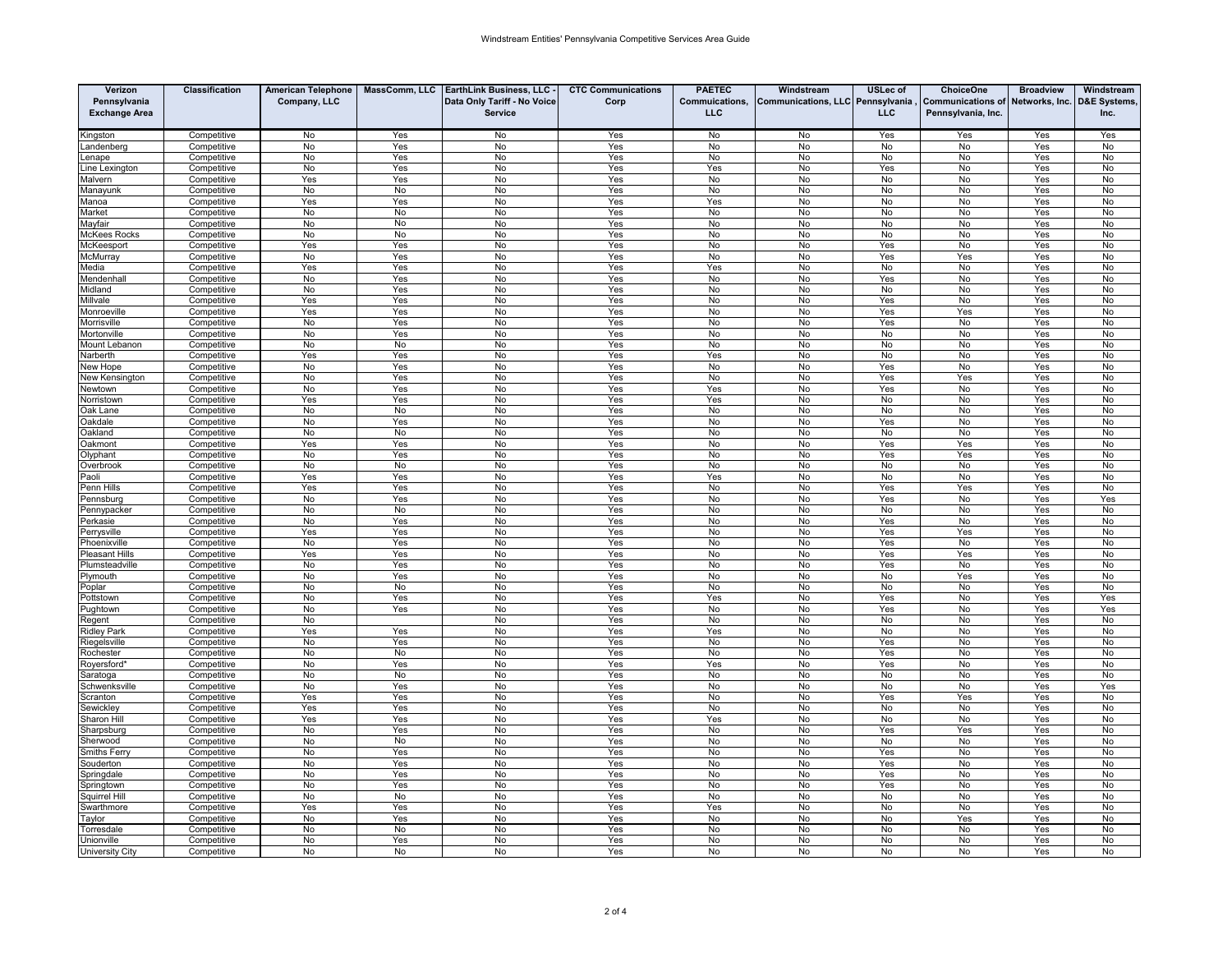| Verizon<br>Pennsylvania | <b>Classification</b> | <b>American Telephone</b><br>Company, LLC |     | MassComm. LLC EarthLink Business. LLC -<br>Data Only Tariff - No Voice | <b>CTC Communications</b><br>Corp | <b>PAETEC</b><br><b>Commuications.</b> | Windstream<br>Communications, LLC Pennsylvania, | <b>USLec of</b> | <b>ChoiceOne</b><br>, Communications of Networks, Inc. D&E Systems, | <b>Broadview</b> | Windstream |
|-------------------------|-----------------------|-------------------------------------------|-----|------------------------------------------------------------------------|-----------------------------------|----------------------------------------|-------------------------------------------------|-----------------|---------------------------------------------------------------------|------------------|------------|
| <b>Exchange Area</b>    |                       |                                           |     | <b>Service</b>                                                         |                                   | <b>LLC</b>                             |                                                 | <b>LLC</b>      | Pennsylvania, Inc.                                                  |                  | Inc.       |
| Upper Black Eddy        | Competitive           | No                                        | Yes | No                                                                     | Yes                               | No                                     | No                                              | Yes             | No                                                                  | Yes              | No         |
| Upper Darby             | Competitive           | Yes                                       | Yes | No                                                                     | Yes                               | Yes                                    | No                                              | No              | No                                                                  | Yes              | No         |
| Valley Forge            | Competitive           | Yes                                       | Yes | No                                                                     | Yes                               | Yes                                    | No                                              | No              | No                                                                  | Yes              | No         |
| Warrington              | Competitive           | Yes                                       | Yes | No                                                                     | Yes                               | Yes                                    | No                                              | No              | No                                                                  | Yes              | No         |
| Wayne                   | Competitive           | Yes                                       | Yes | No                                                                     | Yes                               | Yes                                    | No                                              | No              | No                                                                  | Yes              | No         |
| <b>West Chester</b>     | Competitive           | No                                        | Yes | No                                                                     | Yes                               | Yes                                    | No                                              | Yes             | No                                                                  | Yes              | No         |
| West View               | Competitive           | No                                        | No  | No                                                                     | Yes                               | No.                                    | No                                              | No              | No                                                                  | Yes              | No         |
| Westtown                | Competitive           | No                                        | Yes | No                                                                     | Yes                               | No                                     | No                                              | Yes             | No                                                                  | Yes              | No         |
| <b>Wilkes-Barre</b>     | Competitive           | Yes                                       | Yes | No                                                                     | Yes                               | No                                     | No                                              | Yes             | Yes                                                                 | Yes              | Yes        |
| Wilkinsburg             | Competitive           | No                                        | No  | No                                                                     | Yes                               | No                                     | No                                              | No              | Yes                                                                 | Yes              | No         |
| <b>Willow Grove</b>     | Competitive           | Yes                                       | Yes | No                                                                     | Yes                               | Yes                                    | No                                              | No              | No                                                                  | Yes              | No         |
| Wycombe                 | Competitive           | No                                        | Yes | No                                                                     | Yes                               | No                                     | No                                              | No              | No                                                                  | Yes              | No         |
| Wyoming                 | Competitive           | No                                        | Yes | No                                                                     | Yes                               | No                                     | No                                              | Yes             | Yes                                                                 | Yes              | No         |
| Yardley                 | Competitive           | No                                        | Yes | No                                                                     | Yes                               | No                                     | No                                              | Yes             | No                                                                  | Yes              | No         |
| Zelienople              | Competitive           | No                                        | Yes | No                                                                     | Yes                               | No                                     | No                                              | Yes             | No                                                                  | Yes              | No         |